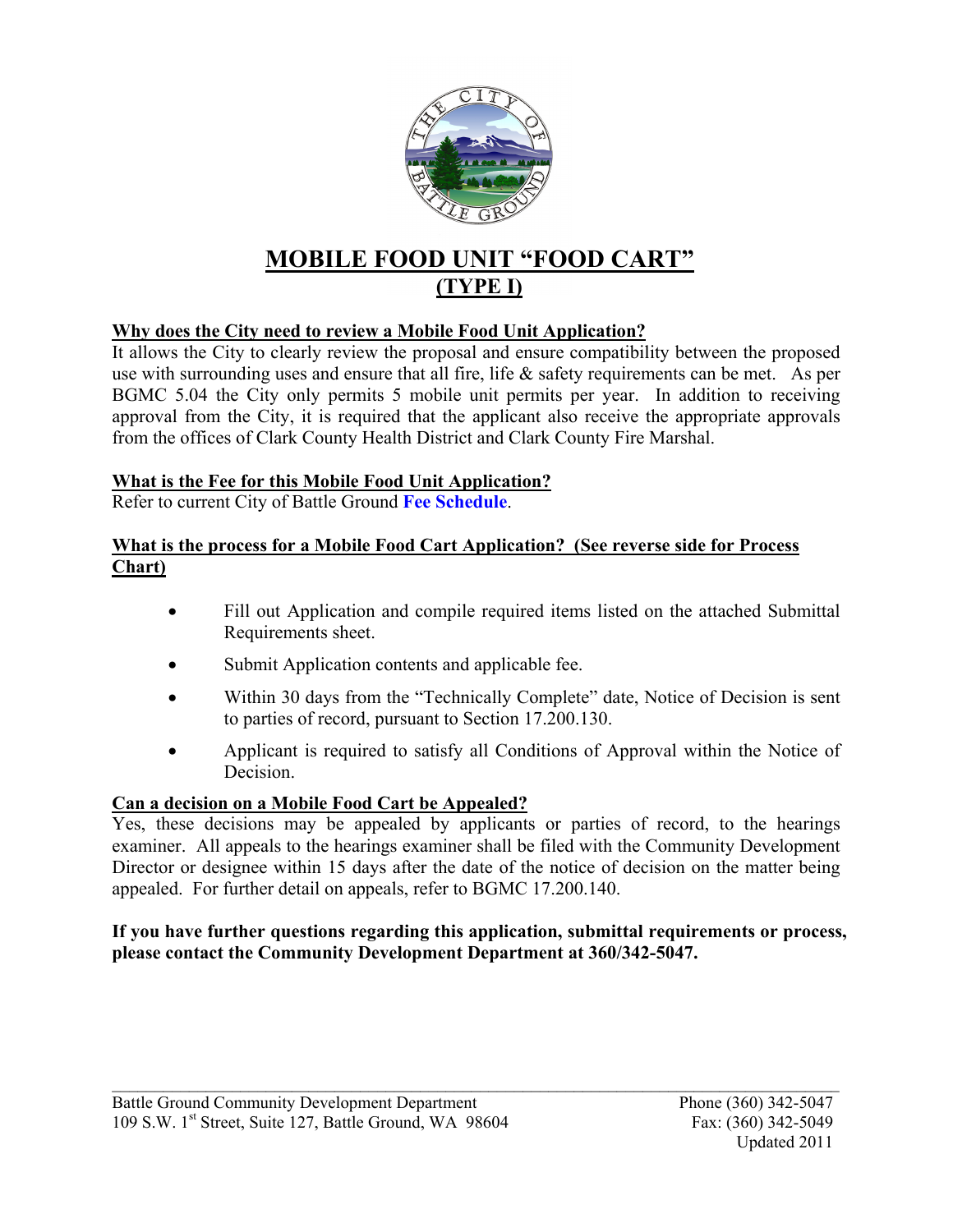

**NOTE:** Please be advised, the above process chart is subject to change if there is a delay on the part of the applicant, such as failure to submit necessary additional information that may be required by staff during the review.

 $\mathcal{L}_\text{max} = \mathcal{L}_\text{max} = \mathcal{L}_\text{max} = \mathcal{L}_\text{max} = \mathcal{L}_\text{max} = \mathcal{L}_\text{max} = \mathcal{L}_\text{max} = \mathcal{L}_\text{max} = \mathcal{L}_\text{max} = \mathcal{L}_\text{max} = \mathcal{L}_\text{max} = \mathcal{L}_\text{max} = \mathcal{L}_\text{max} = \mathcal{L}_\text{max} = \mathcal{L}_\text{max} = \mathcal{L}_\text{max} = \mathcal{L}_\text{max} = \mathcal{L}_\text{max} = \mathcal{$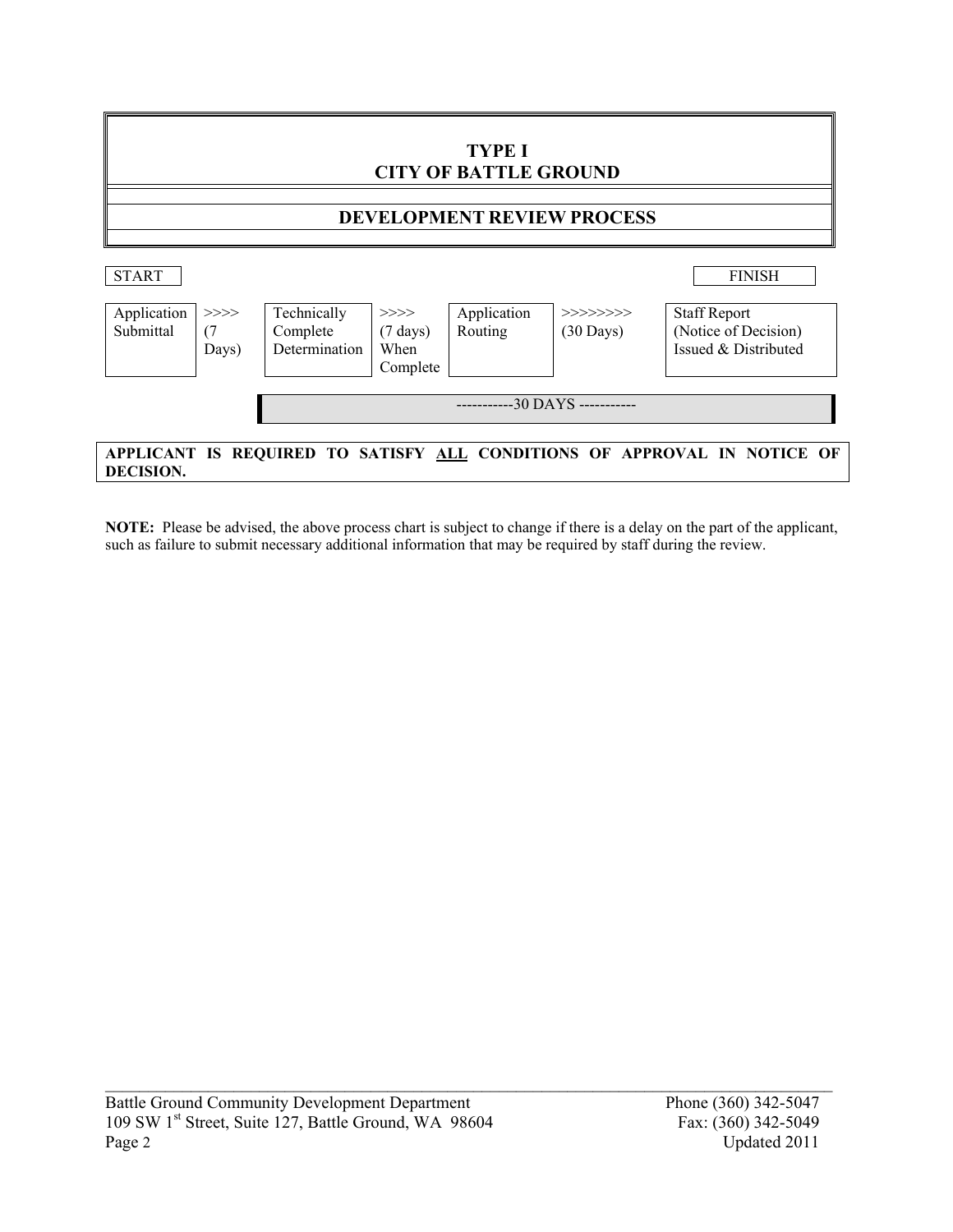

## REVIEW APPLICATION COMMUNITY DEVELOPMENT

SUBMIT TO: City of Battle Ground Community Development Department  $109$  SW  $1^{\text{st}}$  Street, Suite 127 Battle Ground, WA 98604

| TYPE(S) OF APPLICATION: (See Reverse Side)                                 |                              |  |
|----------------------------------------------------------------------------|------------------------------|--|
| $Type I:$ $Type II:$<br>Type III:                                          | <b>FOR OFFICIAL USE ONLY</b> |  |
| <b>PROJECT NAME:</b>                                                       | <b>PROJECT FILE #</b>        |  |
|                                                                            | <b>DATE SUBMITTED:</b>       |  |
|                                                                            |                              |  |
|                                                                            |                              |  |
| <b>DESCRIPTION OF PROPOSAL: (Attach Written Narrative)</b>                 |                              |  |
| ARE THERE ANY CRITICAL AREAS ON SITE?<br><b>YES</b>                        | NO<br><b>UNKNOWN</b>         |  |
|                                                                            |                              |  |
| <b>APPLICANT NAME:</b>                                                     | <b>E-Mail Address:</b>       |  |
| Address:                                                                   | Phone:                       |  |
|                                                                            | Fax:                         |  |
| REPRESENTATIVE NAME:                                                       | <b>E-Mail Address:</b>       |  |
| Address:                                                                   | Phone:                       |  |
|                                                                            | Fax:                         |  |
| PROPERTY OWNER NAME: (List multiple owners on                              | <b>E-Mail Address:</b>       |  |
| separate sheet)                                                            |                              |  |
|                                                                            |                              |  |
| Address:                                                                   | Phone:                       |  |
|                                                                            | Fax:                         |  |
| PROJECT SITE LOCATION/ADDRESS:                                             | $\sum_{\text{vmin}}$         |  |
|                                                                            | Comprehensive Plan           |  |
|                                                                            | Designation:                 |  |
| Serial # of Parcel(s):                                                     | $1/4$ of Section             |  |
|                                                                            | Township______Range____      |  |
| Restrictive Covenants: Yes:_____ (attach copy)<br>No:                      | Acreage of Parcel(s):        |  |
| *****SUBMITTAL REQUIREMENT LIST MUST BE ATTACHED TO THIS APPLICATION****** |                              |  |

#### AUTHORIZATION:

The undersigned hereby certifies that all information submitted with this application is complete and true under penalty of perjury under the laws in the State of Washington. I also understand that errors and or omissions may lengthen the time to process the request.

Authorized signature Date

\*\*Letter of authorization is required if other than Property Owner (See Attached Owner Authorization Form)\*\*

\_\_\_\_\_\_\_\_\_\_\_\_\_\_\_\_\_\_\_\_\_\_\_\_\_\_\_\_\_\_\_\_\_\_\_\_\_\_\_\_\_\_\_\_\_\_\_\_ \_\_\_\_\_\_\_\_\_\_\_\_\_\_\_\_\_\_\_\_\_\_\_\_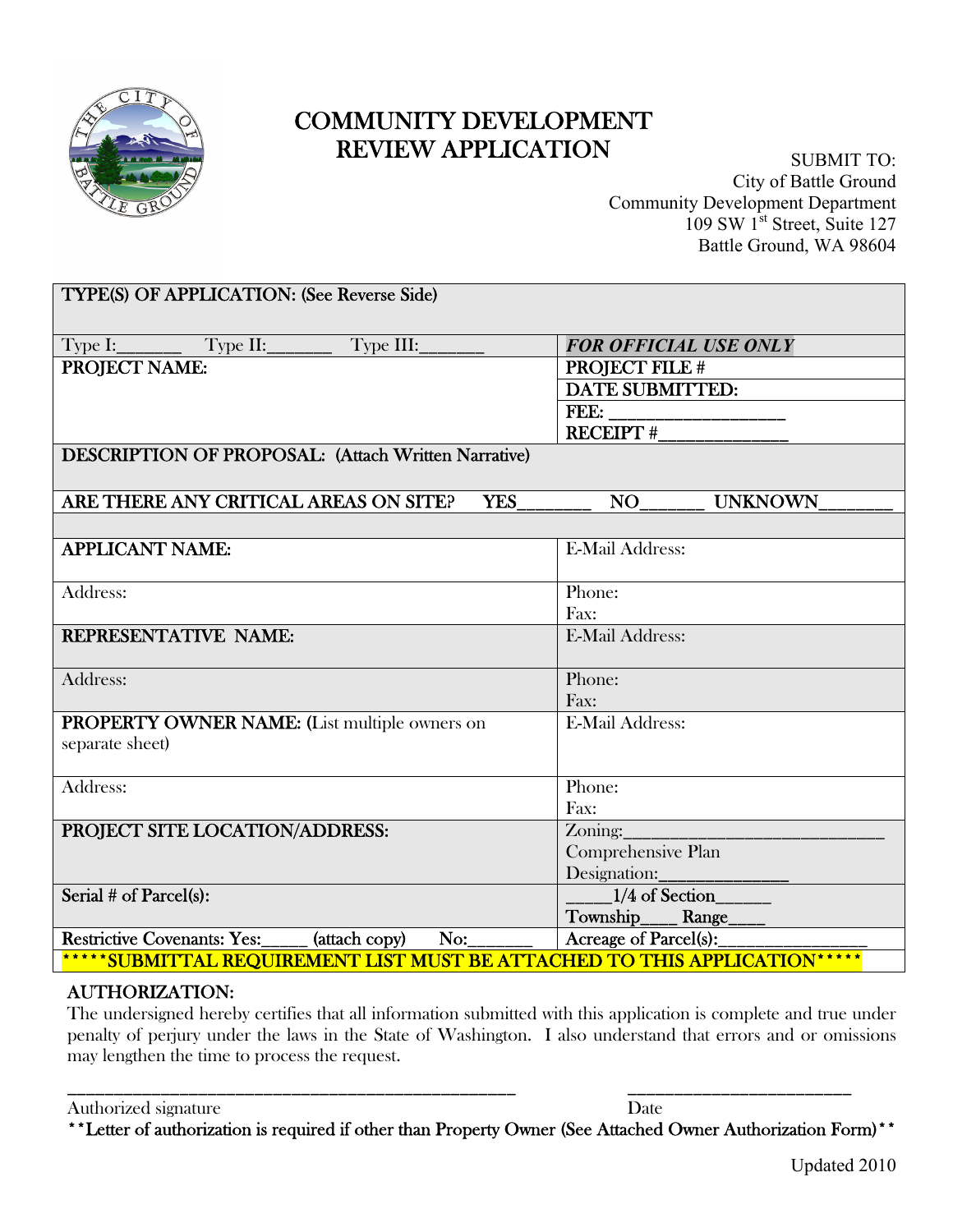#### APPLICATION TYPES

BGMC 17.200.060: When multiple land use actions of different types are required for a development, all shall be processed concurrently at the highest review type.

| PLEASE MARK ALL APPLICABLE APPLICATION TYPES                  |                                                                                                                                                                                                                                                                                                                                                                                                                                                                                                                                                                                                                                                                                                                                                                                                                                                                                                                      |                                                                                              |                                                                                                                                                                                                                                                                                                                                                                                                                                                                                       |  |
|---------------------------------------------------------------|----------------------------------------------------------------------------------------------------------------------------------------------------------------------------------------------------------------------------------------------------------------------------------------------------------------------------------------------------------------------------------------------------------------------------------------------------------------------------------------------------------------------------------------------------------------------------------------------------------------------------------------------------------------------------------------------------------------------------------------------------------------------------------------------------------------------------------------------------------------------------------------------------------------------|----------------------------------------------------------------------------------------------|---------------------------------------------------------------------------------------------------------------------------------------------------------------------------------------------------------------------------------------------------------------------------------------------------------------------------------------------------------------------------------------------------------------------------------------------------------------------------------------|--|
|                                                               | <b>TYPE I</b><br>This type of application involves no or very little discretionary<br>decision-making in application of the applicable development<br>ordinances, and has little to no significant impact to abutting<br>property owners and/or the public in general.                                                                                                                                                                                                                                                                                                                                                                                                                                                                                                                                                                                                                                               |                                                                                              | TYPE II<br>This type of application requires a higher degree of discretionary<br>decision making in interpreting and applying the applicable<br>development regulations, and has a greater degree of impact on<br>abutting property owners and/or the general public.                                                                                                                                                                                                                 |  |
| $\Box$<br>$\Box$<br>$\Box$<br>$\Box$<br>$\Box$<br>$\Box$<br>⊔ | <b>Accessory Apartment Review</b><br><b>Boundary Line Adjustment</b><br>Planning Director Determination<br><b>Engineering Review</b><br><b>Final Short Plat Review</b><br>Final Site Plan Review<br><b>Final Subdivision Review</b><br>Grading Permit Application (50-100 cubic yards)<br>Home Occupation<br><b>Legal Lot Determination</b><br>Post Decision Review, pursuant to 17.200.035<br>Road Modification Request (To be reviewed with<br>parent application)<br>Sign Permit Application (to be routed to Planning<br>and if applicable, Building Division for review)<br>Site Plans, pursuant to BGMC 17.143.030.A.1<br>Temporary Use<br>Variance, pursuant to BGMC 17.149<br>Other: The Communication of the Communication of the Communication of the Communication of the Communication of the Communication of the Communication of the Communication of the Communication of the Communication of the C | $\sqcup$<br>$\sqcup$<br>$\Box$<br>$\Box$<br>$\Box$<br>$\Box$<br>$\Box$<br>$\Box$             | <b>Binding Site Plan</b><br>Critical Area Report Review<br>Grading Permit when requiring SEPA Review (Over<br>100 cubic yards)<br>Post Decision Review, pursuant to BGMC 17.200.035<br>SEPA (State Environmental Policy Act) Review (To be<br>reviewed with parent application)<br><b>Short Plat Application</b><br>Site Plans, pursuant to BGMC 17.143.030.A.2<br><b>Wetland Delineation Review</b><br>Road Modification Request (To be reviewed with parent<br><i>application</i> ) |  |
|                                                               | <u>TYPE III</u><br>This type of application requires a high degree of<br>discretionary decision making in interpreting and applying<br>development regulations, and/or has a high degree of impact<br>on property owners within the vicinity of the site and the<br>public in general. All Type III Applications require a Pre-<br>Application Conference prior to submittal.<br><b>Conditional Use</b><br>Plat Alteration (After Plat has been recorded)<br>Post Decision Review (After Preliminary Approval)<br>Subdivision Application<br>Variance, pursuant to 17.149<br>Zone Change Request/Comprehensive Plan<br>Amendment                                                                                                                                                                                                                                                                                     | information.<br>$\Box$<br>$\Box$<br>$\Box$<br>$\Box$<br>$\Box$<br>$\Box$<br>$\Box$<br>$\Box$ | <b>OTHER</b><br>The following applications are processed differently than Type I,<br>II or III Applications. Refer to specific Application for process<br>Annexation<br><b>Annual Review</b><br><b>Covenant Release</b><br><b>Developers Agreement</b><br><b>EIS</b> Preparation<br><b>Legislative Amendments</b><br>Pre-Application Conference<br>Traffic Study Review (To be reviewed with parent<br>application)                                                                   |  |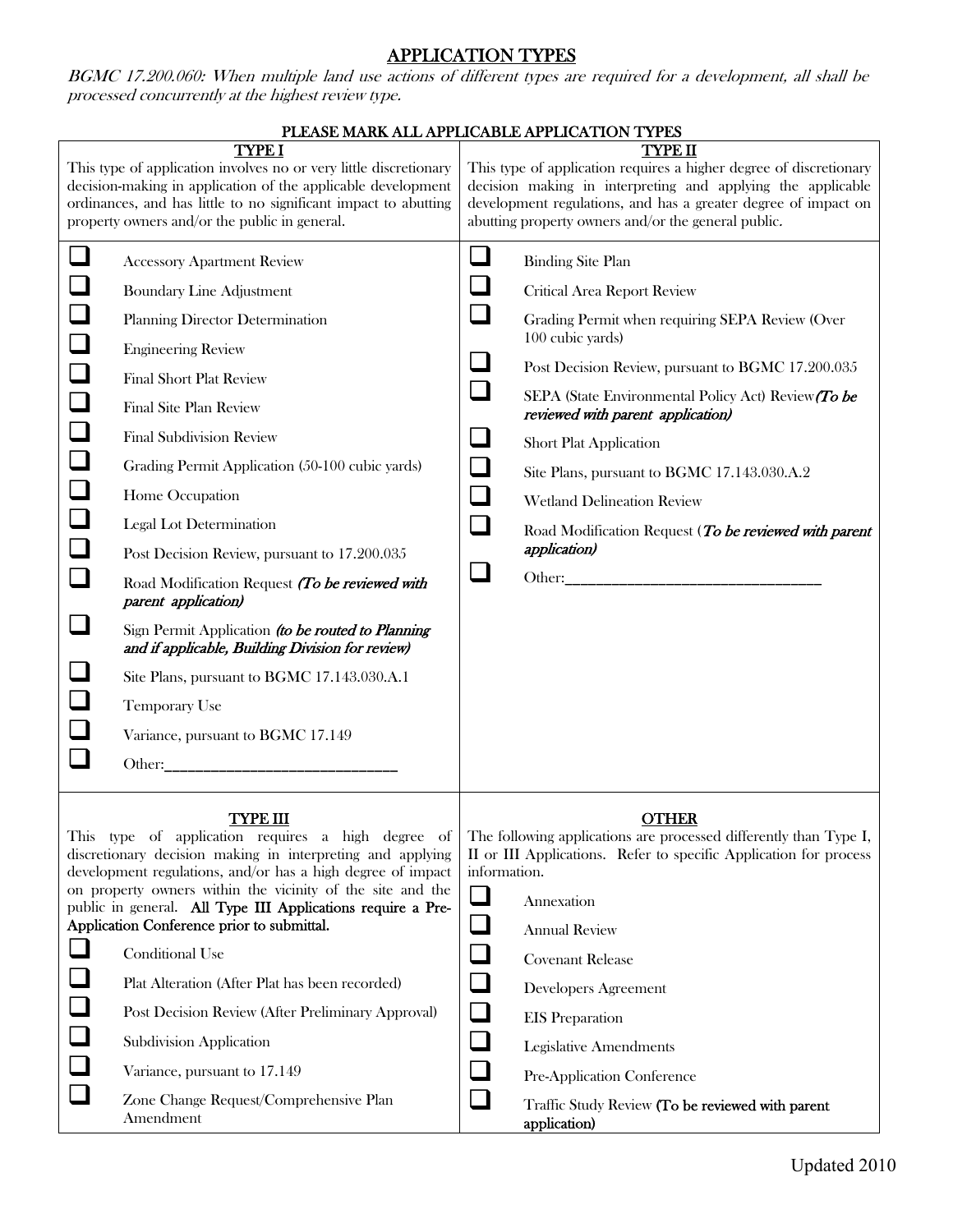

## **SUBMITTAL REQUIREMENTS MOBILE FOOD UNIT - "FOOD CART"**

**\_\_\_\_\_\_\_\_\_\_\_\_\_\_\_\_\_\_\_\_\_\_\_\_\_\_\_\_\_\_\_\_\_\_\_\_\_\_\_\_\_\_\_\_\_\_\_\_\_\_\_\_\_\_\_\_\_\_\_\_\_\_\_\_\_\_\_ \_\_\_\_\_\_\_\_\_\_\_\_\_\_\_\_\_\_\_\_\_\_\_\_\_\_\_\_\_\_\_\_\_\_\_\_\_\_\_\_\_\_\_\_\_\_\_\_\_\_\_\_\_\_\_\_\_\_\_\_\_\_\_\_\_\_\_**

The following is a checklist of the required information for submitting a MOBILE FOOD UNIT application. Applications will not be processed until all of the following material is submitted and determined technically complete. (BGMC 5.04.040, 17.143.050 and 17.200.050)

#### **FIVE COPIES OF ALL OF THE BELOW ITEMS ARE REQUIRED FOR SUBMITTAL: (Please confirm with the City the applicability of the items listed below for your specific proposal.)**

- $\Box$  APPLICATION FORM completed and signed by owner(s) of record, or their designee. If signed by designee, a letter of authorization signed by the property owner shall accompany the application.
- $\Box$  QUESTIONNAIRE FORM completed and signed by owner(s) of record or their designee, which includes the required information:
	- Business License Application.
	- $\Box$  Property owner authorization for subject site.
	- $\Box$  Permission from restaurant or eating establishment within 100', if applicable.
	- Appropriate Permission if located within 300' of an active special event or city authorized concession stand in any public park.
	- $\Box$  Right of Way permit if proposed to be located in City owned property, or right-of-way.
	- Clark County Health Permit
	- **T** Fire Marshall Inspection and approval.

 $\mathcal{L}_\text{max} = \mathcal{L}_\text{max} = \mathcal{L}_\text{max} = \mathcal{L}_\text{max} = \mathcal{L}_\text{max} = \mathcal{L}_\text{max} = \mathcal{L}_\text{max} = \mathcal{L}_\text{max} = \mathcal{L}_\text{max} = \mathcal{L}_\text{max} = \mathcal{L}_\text{max} = \mathcal{L}_\text{max} = \mathcal{L}_\text{max} = \mathcal{L}_\text{max} = \mathcal{L}_\text{max} = \mathcal{L}_\text{max} = \mathcal{L}_\text{max} = \mathcal{L}_\text{max} = \mathcal{$ 

 $\Box$  Photo of the food cart.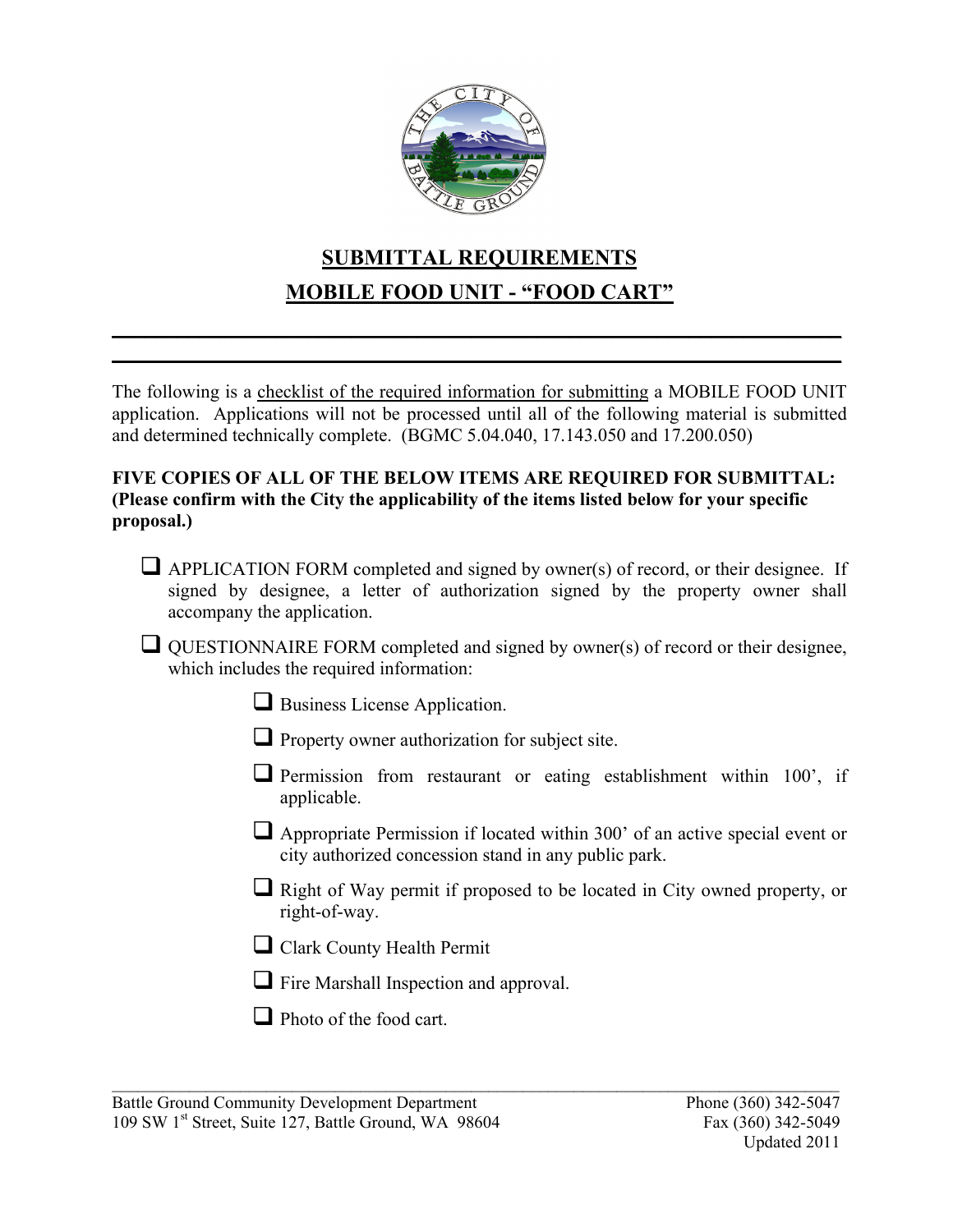$\Box$  SCALED 11" x 17" SITE PLAN indicating compliance with BGMC 5.04.030 (Attached as part of this application) in addition to the following items:

 $\Box$  Property dimensions of subject location site, including existing site conditions, i.e., other buildings, parking spaces, driveways etc…

- $\Box$  Location of food cart on site including awning and seating area, if applicable
- $\Box$  Location of trash receptacles, if applicable
- $\Box$  Indicate location of all electrical cords and method being used to avoid tripping hazard
- $\Box$  Location of abutting streets
- $\Box$  Proposed ADA access both vehicular and pedestrian
- $\Box$  Note: If installation of any signage is proposed, please indicate on the site plan. Refer to BGMC 17.139 for specific details required.

 $\Box$  APPLICATION FEE:\_\_\_\_\_\_\_\_\_\_\_\_.

RENEWAL FEE: IF APPLICABLE: \_\_\_\_\_\_\_\_\_\_\_\_\_.

\*\*\* THIS SUBMITTAL REQUIREMENT LIST MUST BE SUBMITTED WITH THE APPLICATION \*\*\*

 $\mathcal{L}_\text{max} = \mathcal{L}_\text{max} = \mathcal{L}_\text{max} = \mathcal{L}_\text{max} = \mathcal{L}_\text{max} = \mathcal{L}_\text{max} = \mathcal{L}_\text{max} = \mathcal{L}_\text{max} = \mathcal{L}_\text{max} = \mathcal{L}_\text{max} = \mathcal{L}_\text{max} = \mathcal{L}_\text{max} = \mathcal{L}_\text{max} = \mathcal{L}_\text{max} = \mathcal{L}_\text{max} = \mathcal{L}_\text{max} = \mathcal{L}_\text{max} = \mathcal{L}_\text{max} = \mathcal{$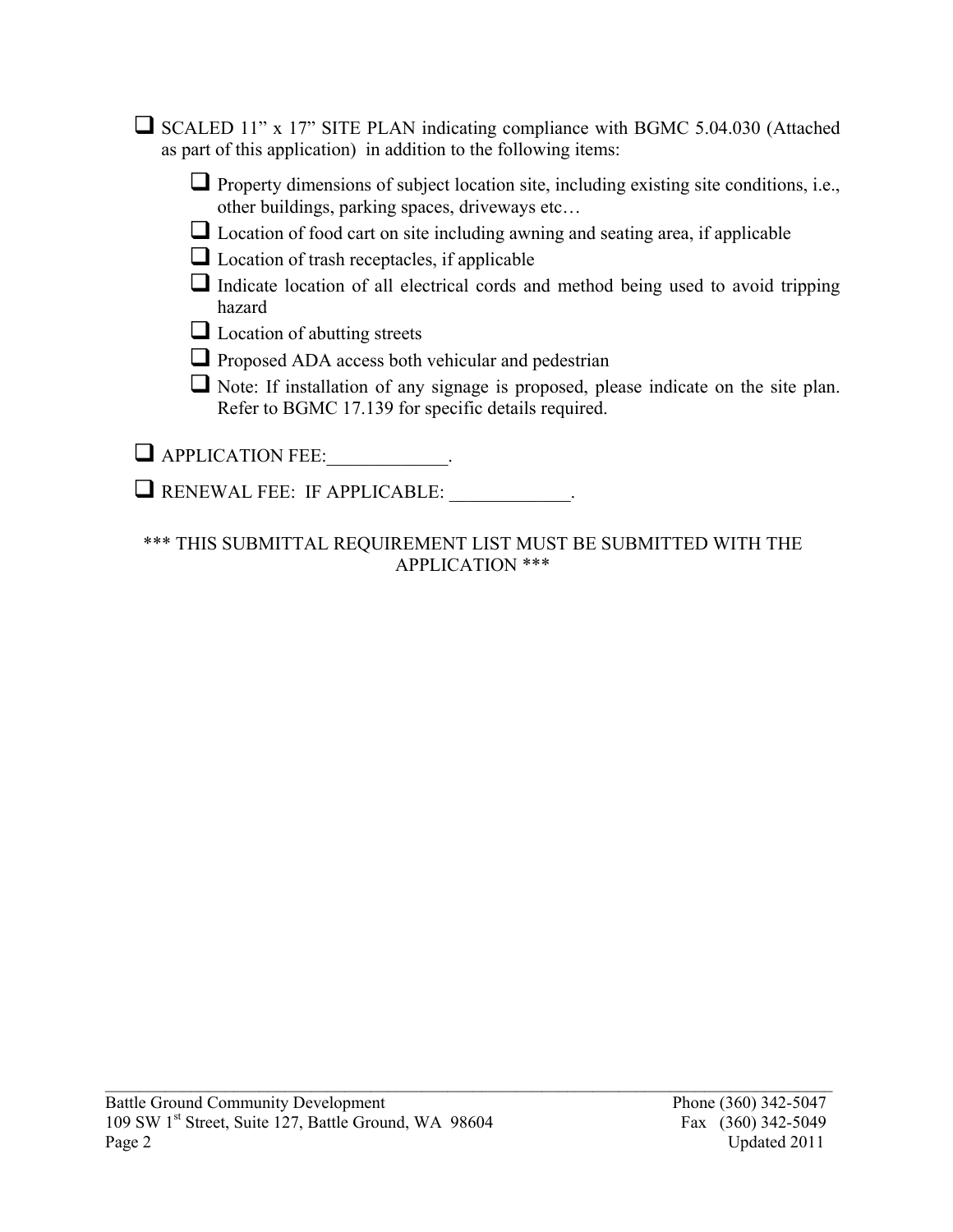

#### PLANNING DIVISION: (360) 342-5047 / BUILDING DIVISION (360) 342-5046 CITY OF BATTLE GROUND COMMUNITY DEVELOPMENT DEPARTMENT

### OWNER AUTHORIZATION FORM

|                                                  | I, $\frac{1}{(0 \text{ where } name)}$ am the owner of the $\frac{1}{(2 \text{   } ordered)}$ |
|--------------------------------------------------|-----------------------------------------------------------------------------------------------|
|                                                  | in Battle Ground, Washington, and as such                                                     |
|                                                  |                                                                                               |
| Land Use Application                             |                                                                                               |
|                                                  | Building Permit Applications (including Mechanical and Plumbing, if applicable)               |
|                                                  |                                                                                               |
| for the purpose of $\frac{Name\ of\ project)}{}$ |                                                                                               |
| Owner Signature                                  | Date                                                                                          |

 $\mathcal{L}_\text{max}$  , where  $\mathcal{L}_\text{max}$  and  $\mathcal{L}_\text{max}$  and  $\mathcal{L}_\text{max}$ Print Owner Name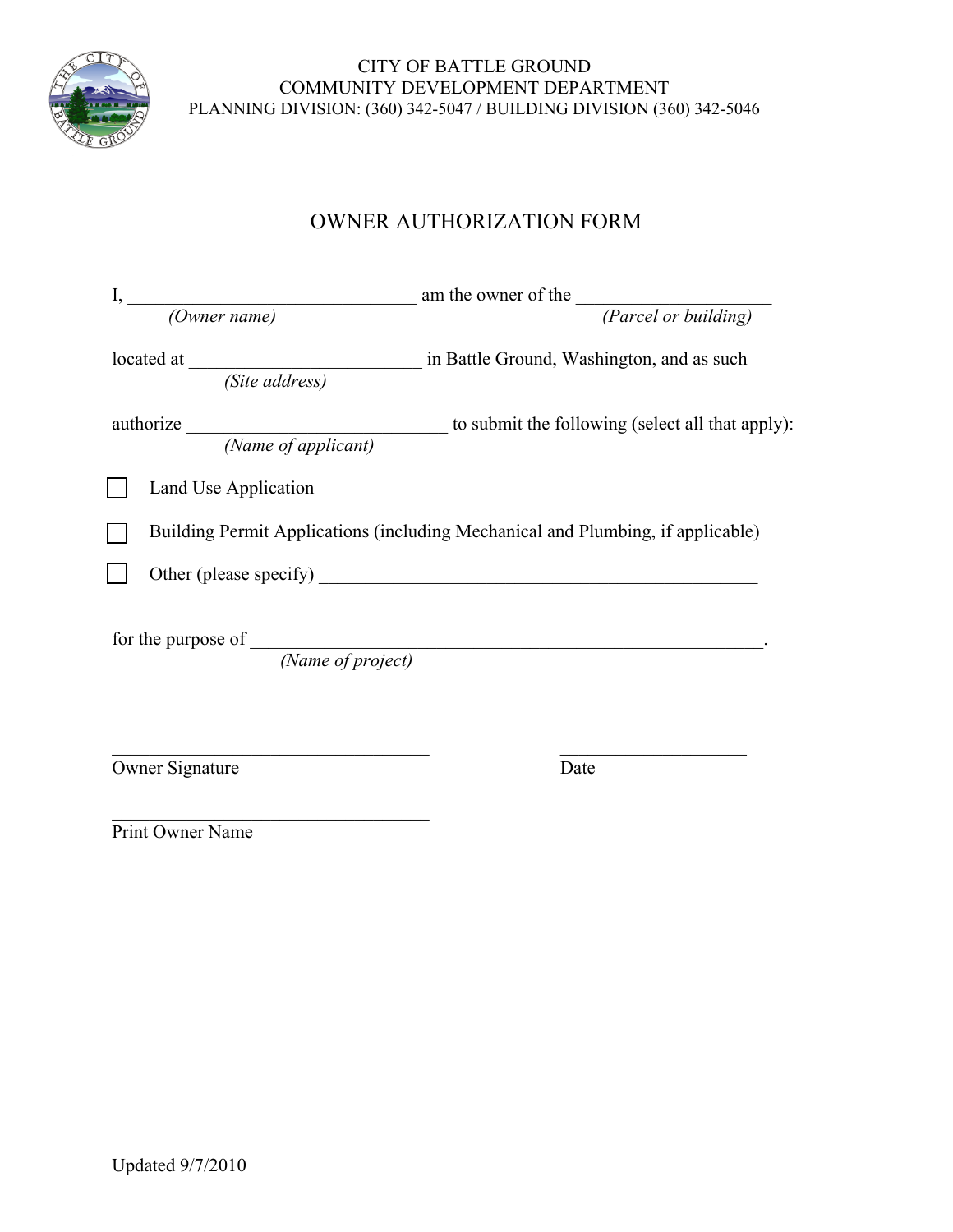

# **City of Battle Ground**

*109 SW 1st Street, Suite 127, Battle Ground, WA 98604, 360-342-5047*

## **MOBILE FOOD UNIT "FOOD CART" QUESTIONAIRRE**

| 1. Have you received a City of Battle Ground business license? If so, please provide the legal<br>name of business:                                                                                                                           |
|-----------------------------------------------------------------------------------------------------------------------------------------------------------------------------------------------------------------------------------------------|
| 2. Is this a motorized vehicle, trailer, push cart or other conveyance? If other, please explain<br>n Yes<br>No<br>П.                                                                                                                         |
|                                                                                                                                                                                                                                               |
|                                                                                                                                                                                                                                               |
|                                                                                                                                                                                                                                               |
| 5. Hours of Operation including days of the week: ______________________________                                                                                                                                                              |
| 6. Do you intend on applying for a 1-year renewal permit? ______________________<br>□ Yes<br>$\neg$ No                                                                                                                                        |
| 7. Is this unit fully self contained?<br>n Yes                                                                                                                                                                                                |
| 8. What type of food is proposed to be sold: ___________________________________                                                                                                                                                              |
| 9. If this is located within an existing parking lot, how many parking spaces is being taken up<br>and does this still allow for sufficient parking spaces for the existing business<br>establishment? Please explain: (Refer to BGMC 17.133) |
|                                                                                                                                                                                                                                               |

12. If located within 100' of another eating establishment, please list the business name

 $\_$ \_\_\_\_\_\_\_\_\_\_\_\_\_\_\_\_\_\_\_\_\_\_\_\_\_\_\_\_\_\_\_\_\_\_\_\_\_\_\_\_\_\_\_\_\_\_\_\_\_\_\_\_\_\_\_\_\_\_\_\_\_\_\_\_\_\_\_\_\_\_\_